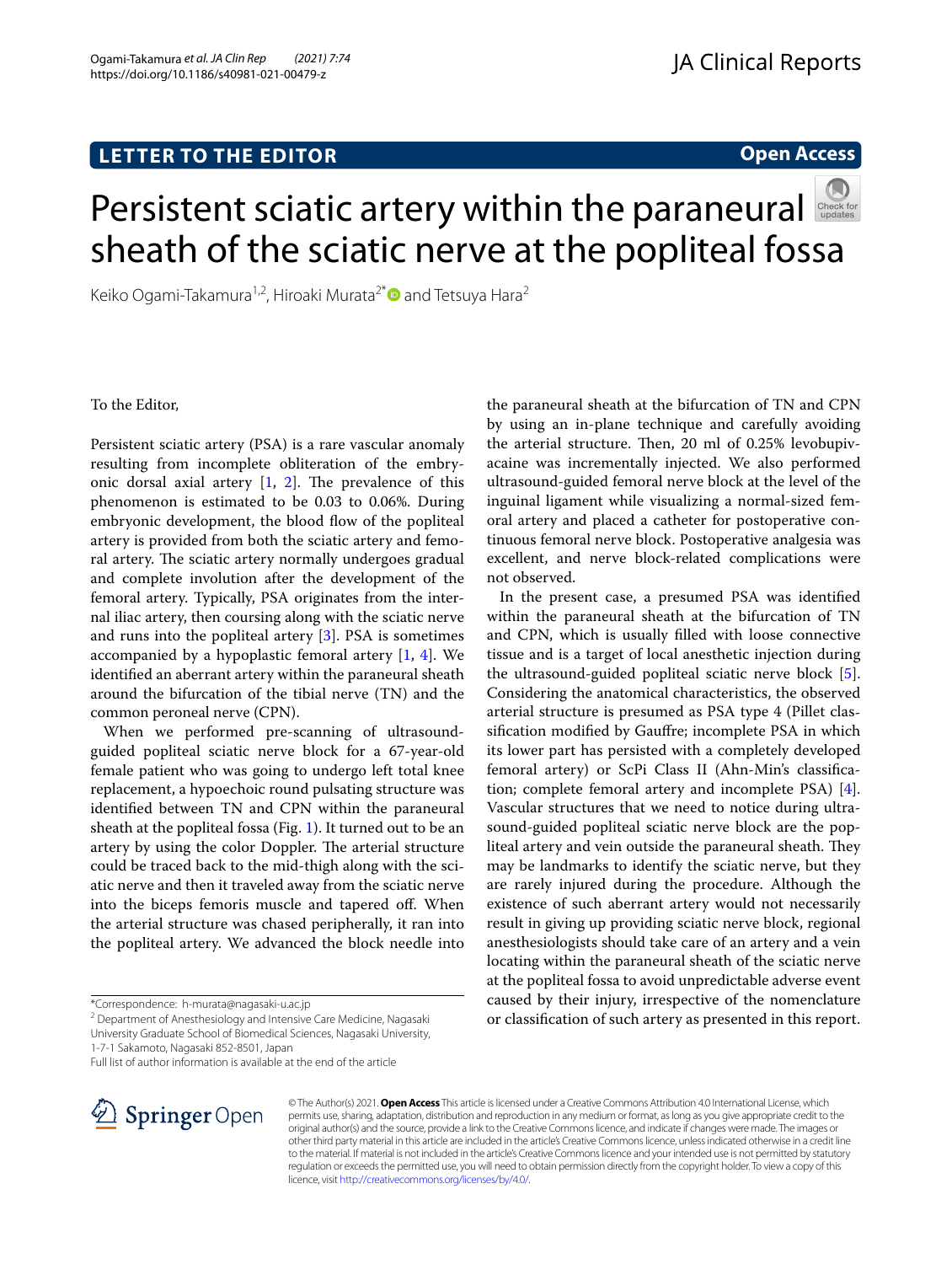

<span id="page-1-4"></span>peripheral to the bifurcation of the sciatic nerve. A round hypoechoic pulsating structure (asterisk) was identifed between two honeycomb structures (TN and CPN). The diameters of the artery between TN and CPN (asterisk) and the popliteal artery that were measured by the caliper function of the ultrasound machine were 3.2 × 4.2 mm and 5.0 × 6.1 mm, respectively. TN, tibial nerve; CPN, common peroneal nerve; BFM, biceps femoris muscle; STM, semitendinosus muscle; PA, popliteal artery; PV, popliteal vein

#### **Abbreviations**

PSA: Persistent sciatic artery; TN: Tibial nerve; CPN: Common peroneal nerve.

#### **Acknowledgements**

Not applicable.

#### **Authors' contributions**

KO participated in the anesthetic management of the patient and wrote the original draft. HM performed the ultrasound-guided nerve blocks, participated in the anesthetic management of the patient, and edited the original draft. TH edited the original draft. All authors have read and approved the fnal draft.

#### **Funding**

Not applicable.

### **Availability of data and materials**

All data generated or analyzed during this study are included in this published article.

#### **Declarations**

#### **Ethics approval and consent to participate** Not applicable.

#### **Consent for publication**

Written informed consent was obtained from the patient for the publication of this case report.

#### **Competing interests**

The authors declare that they have no competing interests.

#### **Author details**

<sup>1</sup> Department of Macroscopic Anatomy, Nagasaki University Graduate School of Biomedical Sciences, Nagasaki University, 1‑12‑4 Sakamoto, Nagasaki 852-8523, Japan. <sup>2</sup> Department of Anesthesiology and Intensive Care Medicine, Nagasaki University Graduate School of Biomedical Sciences, Nagasaki University, 1‑7‑1 Sakamoto, Nagasaki 852‑8501, Japan.

Received: 21 September 2021 Revised: 29 September 2021 Accepted: 30 September 2021<br>Published online: 06 October 2021

#### **References**

- <span id="page-1-0"></span>1. van Hooft IM, Zeebregts CJ, van Sterkenburg SM, de Vries WR, Reijnen MM. The persistent sciatic artery. Eur J Vasc Endovasc Surg. 2009;37(5):585–91.
- <span id="page-1-1"></span>2. Yang S, Ranum K, Malone M, Nazzal M. Bilateral persistent sciatic artery with aneurysm formation and review of the literature. Ann Vasc Surg. 2014;28(1):264 e1-7.
- <span id="page-1-2"></span>3. Massignan A, Wagner FV, Toniolo de Carvalho P, da Silveira Cima A. Persistent sciatic artery found incidentally on hip MRI: report of 4 cases. Radiol Case Rep. 2017;12(3):577–84.
- <span id="page-1-3"></span>4. Ahn S, Min SK, Min SI, Ha J, Jung IM, Kim SJ, et al. Treatment strategy for persistent sciatic artery and novel classifcation refecting anatomic status. Eur J Vasc Endovasc Surg. 2016;52(3):360–9.
- <span id="page-1-5"></span>5. Sala-Blanch X, de Riva N, Carrera A, Lopez AM, Prats A, Hadzic A. Ultrasoundguided popliteal sciatic block with a single injection at the sciatic division results in faster block onset than the classical nerve stimulator technique. Anesth Analg. 2012;114(5):1121–7.